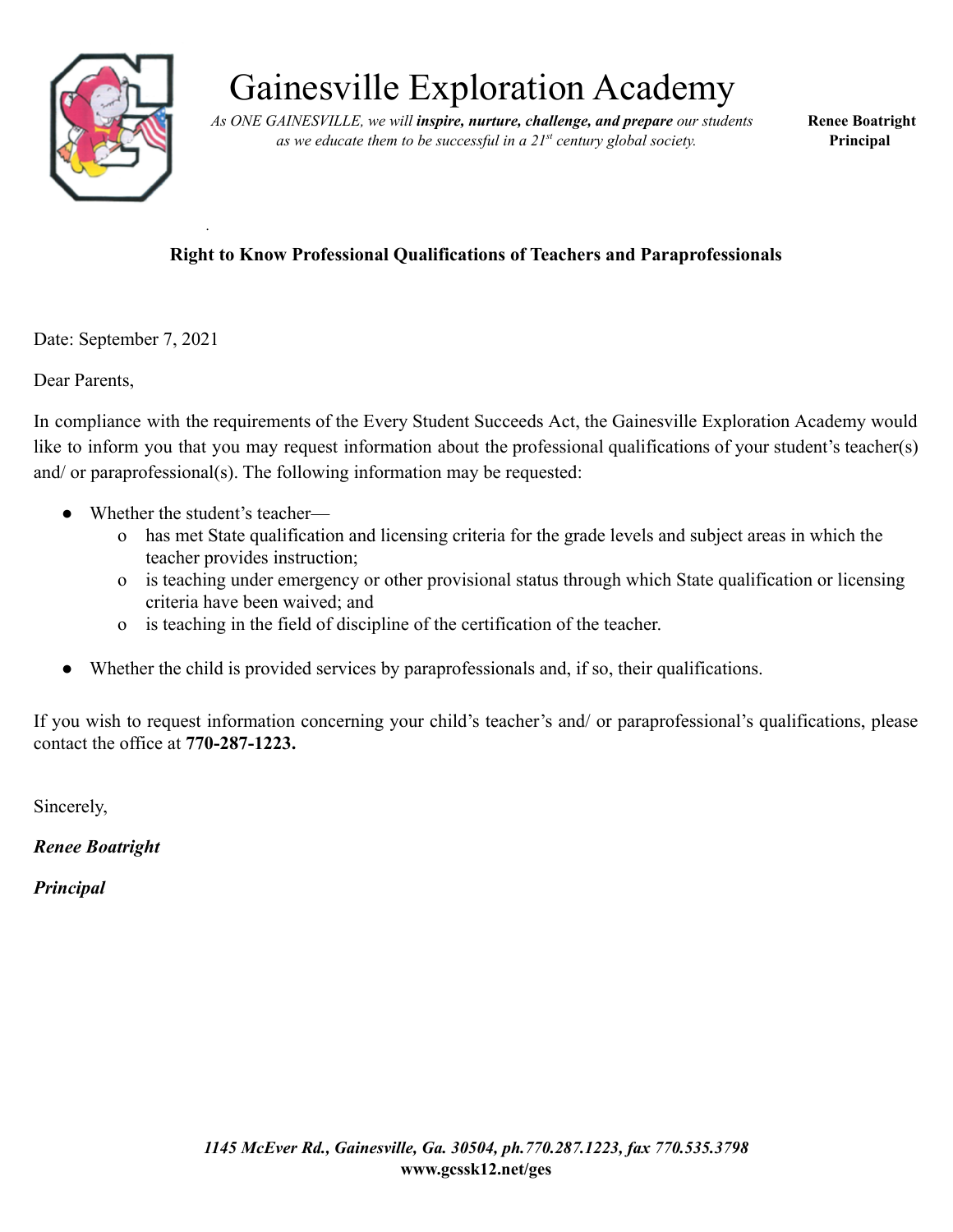

# Gainesville Exploration Academy

*As ONE GAINESVILLE, we will inspire, nurture, challenge, and prepare our students* **Renee Boatright** *as we educate them to be successful in a 21 st century global society.* **Principal**

#### **Derecho a conocer las calificaciones profesionales de los maestros y paraprofesionales**

Fecha: 7 de septiembre de 2021

*.*

Estimados padres:

Conforme a los requisitos de la Ley para que todos los alumnos tengan éxito, a la Gainesville Exploration Academy le gustaría comunicarle que puede solicitar información sobre las calificaciones profesionales del (de los) maestro(s) y/o paraprofesional(es) de su hijo/a. Puede solicitarse la siguiente información:

- Si el maestro del alumno:
	- o ha cumplido con la calificación y los requisitos para la licencia del Estado para los niveles del grado y las asignaturas en las que el maestro enseña;
	- o está enseñando en carácter provisional o de emergencia a través del cual no se exigen los requisitos para la licencia ni la calificación del Estado y
	- o está enseñando en el campo de la disciplina de la certificación del maestro.
- Si son paraprofesionales los que le brindan servicios al alumno y, de ser así, sus calificaciones.

Si desea solicitar información acerca de las calificaciones del maestro y/o paraprofesional de su hijo/a, comuníquese con oficina-770-287-1223.

Saludos cordiales,

*Renee Boatright*

*Directora*